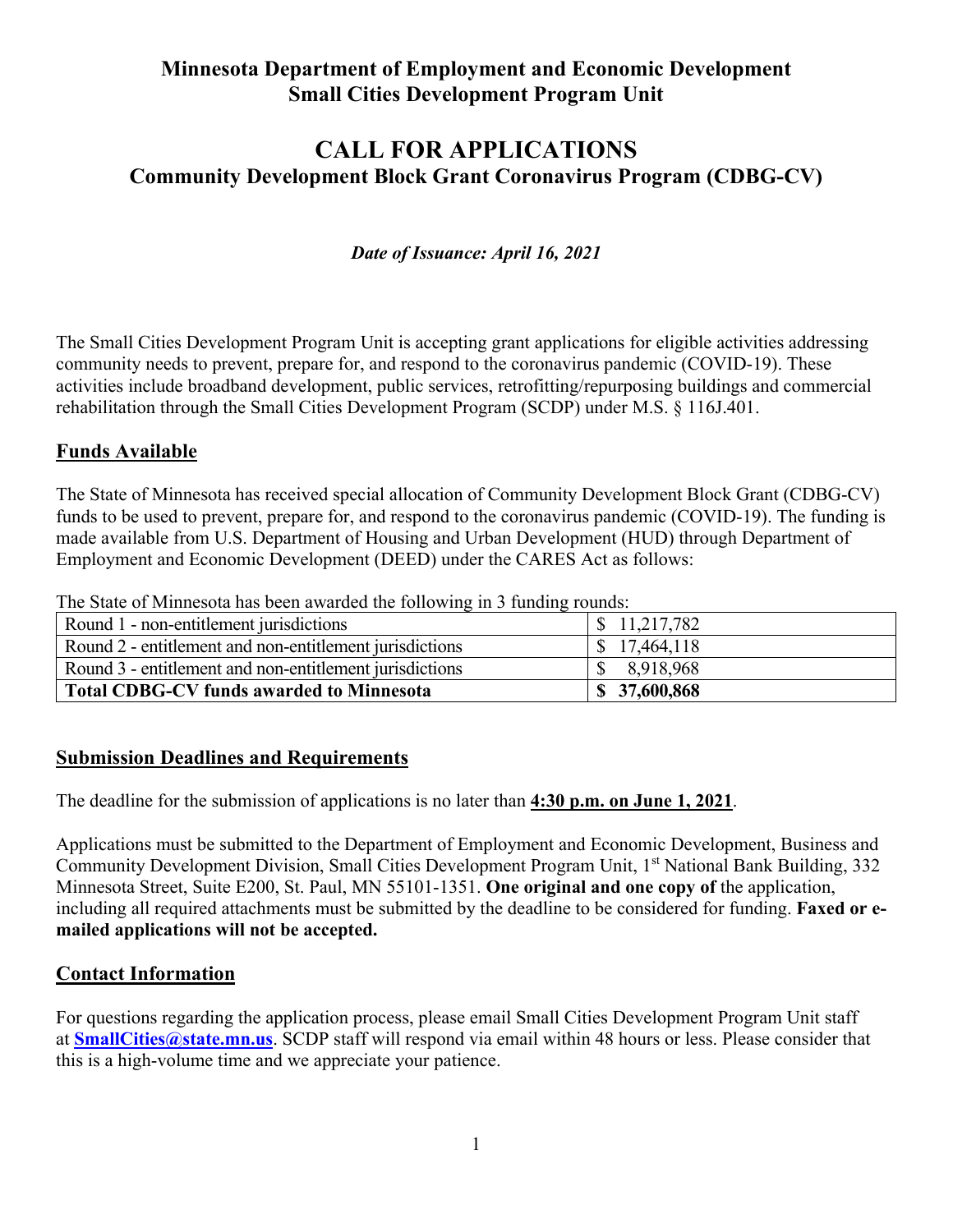## **Background**

The Community Development Block Grant (CDBG) Program is a federal program that provides funding for housing, community, and economic development. In 1974, Congress passed the Housing and Community Development Act, Title I, which authorized the development of the CDBG Program. The Program, administered by the U.S. Department of Housing and Urban Development (HUD), consists of two components, a program that provides funding directly to urban (entitlement) areas and a Small Cities Development Program (SCDP) which provides funding to non-entitlement jurisdictions.

The State of Minnesota has received special allocations of Community Development Block Grant (CDBG-CV) funds to be used to prevent, prepare for, and respond to the coronavirus pandemic (COVID-19). These allocations were authorized by the Coronavirus Aid, Relief, and Economic Security Act (CARES Act), Public Law 116-136, which was signed by President Trump on March 27, 2020, to respond to the growing effects of this historic public health crisis.

The Minnesota Department of Employment and Economic Development (DEED) is responsible for administrating CDBG-CV program.

## **Program Descriptions**

The State of Minnesota CDBG-CV Program is designed to help entitlement and non-entitlement communities to prevent, prepare for, and respond to the coronavirus pandemic (COVID-19). These efforts will aid in health and economic recovery. Additionally, the State has established the following funding priorities by eligible activity:

#### **Broadband Development**

This category is to provide broadband infrastructure and/or components; enhancing internet access to support increased connectivity for telework, telemedicine, telelearning and televisit. CDBG-CV funds may be used towards the installation of main fiber lines, lines to towers and tower installation. Middle mile and tower installation will be allowed if last mile infrastructure will be included and will serve as the final leg in connecting the broadband network to end-users. A total of \$25,468,807.24 CDBG-CV funds will be available for this category.

#### **Public Service**

This category is to provide a new or increased level of a public service.

- Provide subsistence assistance to income-eligible residents economically impacted by the COVID-19 pandemic for rent payments, mortgage assistance or utility payments for up to 6 months of continuous assistance. A total of \$3,000,000 CDBG-CV funds will be available for this activity.
- Provide Testing Kits and Personal Protective Equipment (PPE) to help reduce the risk of exposure to COVID-19. PPE includes and is not limited to gloves, masks, safety Plexiglas shield barriers, etc. to be utilized/distributed within grantee jurisdiction to comply with social distancing requirements. A total of \$1,000,000 CDBG-CV funds will be available for this activity.
- Support food shelves/pantries by providing increased access to food and delivery support to those economically impacted by the pandemic and/or unable to access nutritious food. A total of \$1,000,000 CDBG-CV funds will be available for this activity.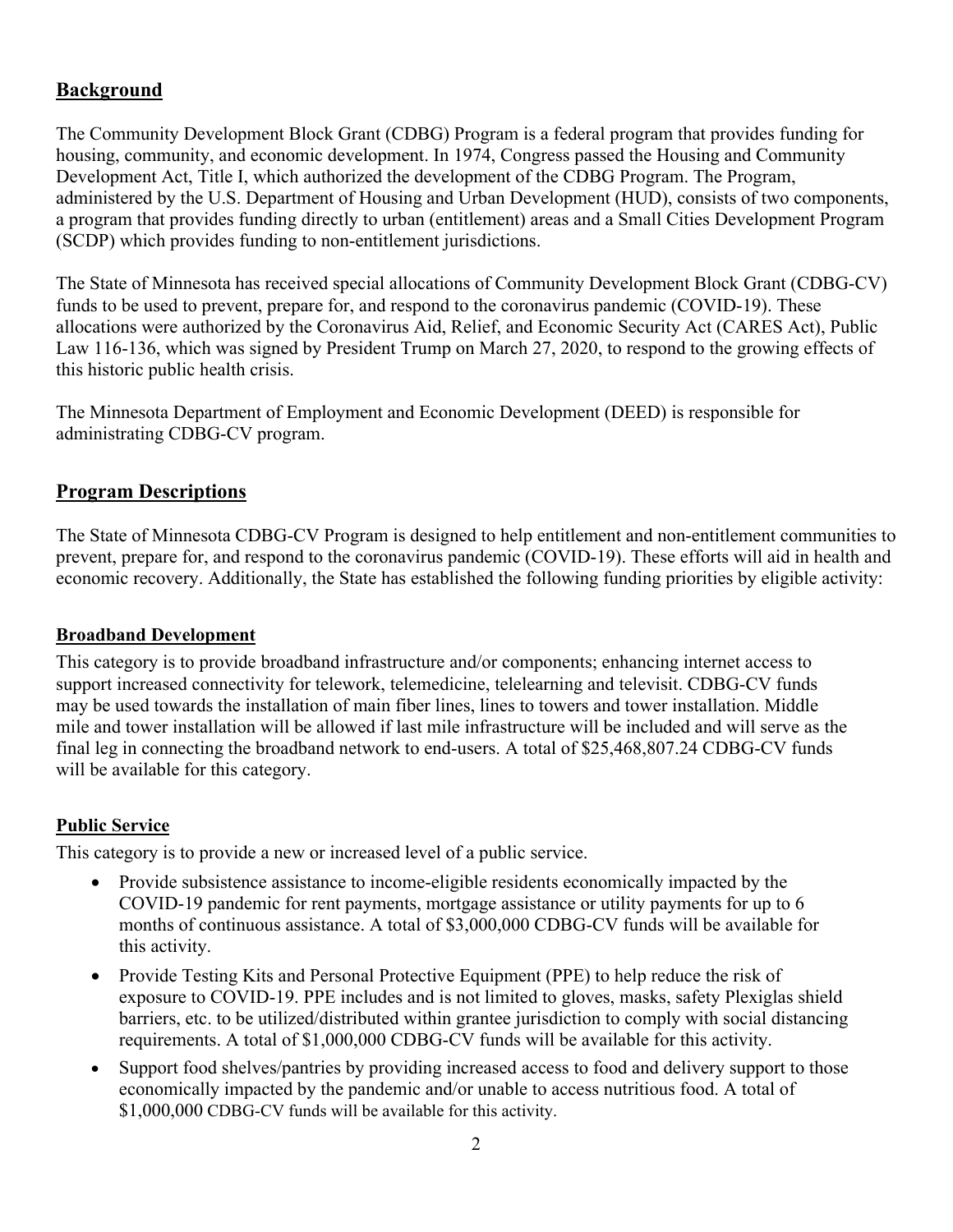## **Retrofitting Buildings & Commercial Rehabilitation**

This category is to provide for the repurposing of buildings into COVID-19 patient treatment centers, retrofitting of buildings into new or existing food shelves/pantries, rehabbing existing shelters and commercial buildings to allow for social distancing measures, or minimizing health and safety issues related to COVID-19. A total of \$4,500,000 CDBG-CV funds will be available for this category.

## **Eligibility Requirements**

Eligible applicants are non-entitlement and entitlement jurisdictions.

Non-entitlement jurisdictions include units of general local government which do not receive CDBG funds directly from HUD (i.e., incorporated municipalities under 50,000 and counties under 200,000 in population).

Entitlement jurisdictions include Bloomington, Coon Rapids, Duluth, Eden Prairie, Mankato, Minneapolis, Minnetonka, Fargo/Moorhead, Plymouth, Rochester, St. Cloud, St. Paul, Woodbury, Counties of Hennepin, Anoka, Dakota, Ramsey, Washington, and St. Louis.

Eligible activities for the CARES Act dollars must address the prevention, preparation and response to COVID-19 and meet one of the following CDBG National Objectives (*24 CFR part 570 subpart I*).

- 1. Benefit to low and moderate income (LMI) persons/households. LMI is defined as when a household's total income, from all members, does not exceed 80% of the county median income, adjusted for household size as determined by HUD annually.
- *2.* Prevent or eliminate slum and blight conditions. *Note: It is unlikely that an activity will be using this national objective.*
- 3. Urgent Need.

At least 70 percent of the funds awarded shall benefit LMI individuals or households. Duplication of benefits are not allowed, and cannot be used to pay for costs if another source of financial assistance (e.g., local, Federal, non-profit) is available and **already** addressing that expense.

## **Match Requirements**

A match is not required.

## **Selection Criteria and Review Process**

Applications are evaluated and ranked based on need, community impact and cost effectiveness. Funds can only be used toward eligible activities that *prevent, prepare for, and respond* to the coronavirus pandemic (COVID-19).

Application maximum awarded points:

- 1. 90 Points for Need
- 2. 90 Points for Community Impact
- 3. 90 Points for Cost Effectiveness & Capacity